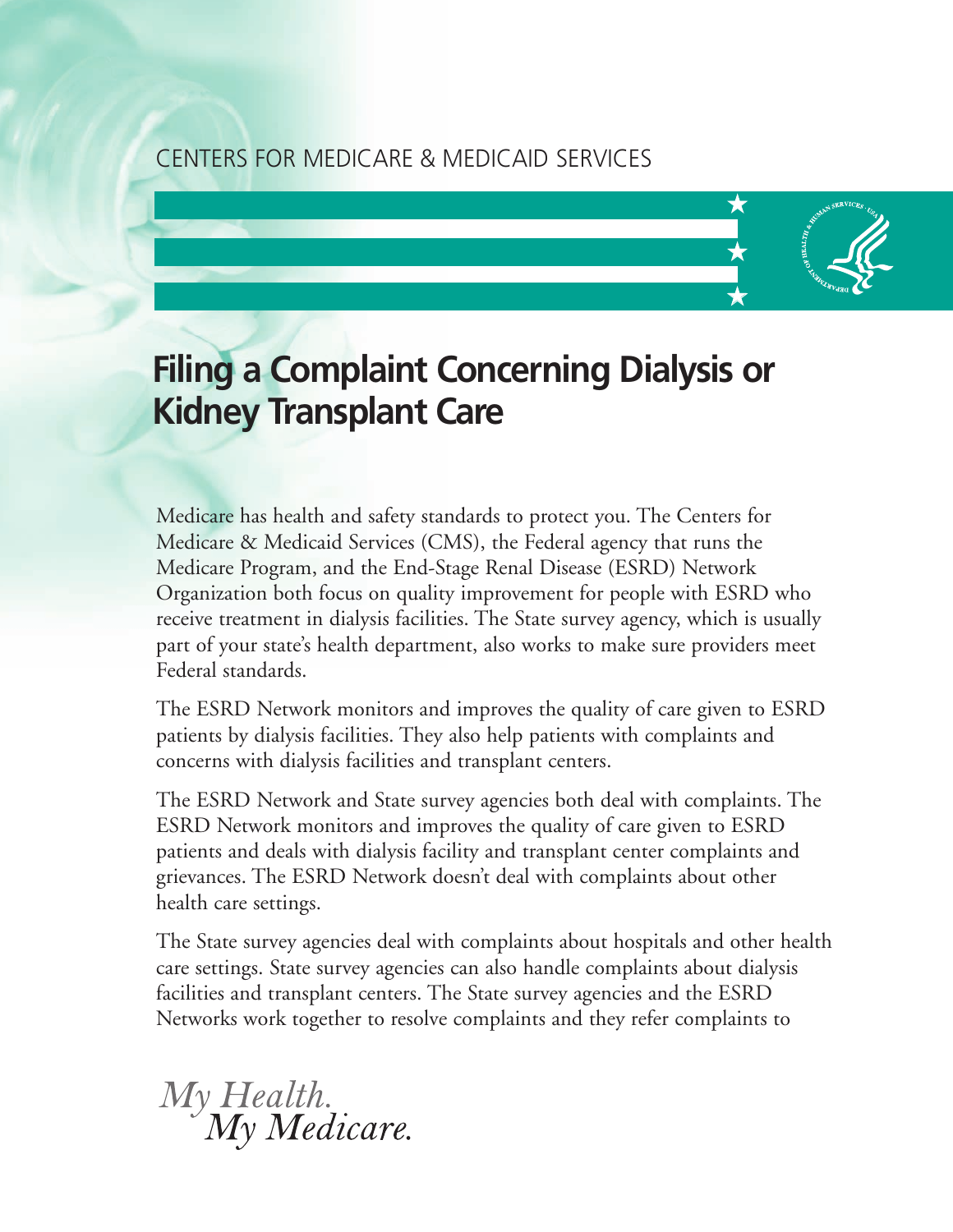each other when the complaint can be best addressed by the other agency. If the ESRD Network doesn't handle your complaint, they will refer you to another organization that can help you.

You can file a complaint with these agencies against a Medicare or Medicaid provider (including doctors, dialysis facilities, transplant centers, or hospitals) if you feel that you have received improper care or treatment.

## **What are examples of complaints?**

#### **The ESRD Network can help you with the following types of complaints:**

- The dialysis facility won't allow eating during dialysis and you're always hungry
- The dialysis shift conflicts with your work hours and the facility won't change your shift
- Your blood tests are too high or too low and you aren't feeling well

#### **The State survey agency can help you with the following types of complaints:**

- Claims of abuse to a dialysis patient
- Mistakes in giving out or prescribing medication
- Poor quality of care in a dialysis facility, transplant center, nursing home, ambulatory center, home health agency, or hospice
- Unsafe conditions, such as water damage or electrical or fire safety concerns

## **How do I file a complaint?**

You can file a complaint either verbally or in writing to your ESRD Network, State survey agency, or CMS. The ESRD Network and CMS will only share your personal information with organizations that are working to protect you and investigate the complaint. If you prefer, you may file a complaint without using your name.

To file a complaint about dialysis treatment or kidney transplant care, contact the ESRD Network Organization. If you're moving and want the names of dialysis facilities in your new neighborhood, you should contact your ESRD Network Organization.

#### **To find your ESRD Network Organization:**

• Visit [www.medicare.gov on](http://www.medicare.gov) the web. Under "Search Tools," select "Find Helpful Phone Numbers and Websites," then select "Find a Specific Organization." Choose "ESRD—End-Stage Renal Disease Networks," then choose your state.

**✥**